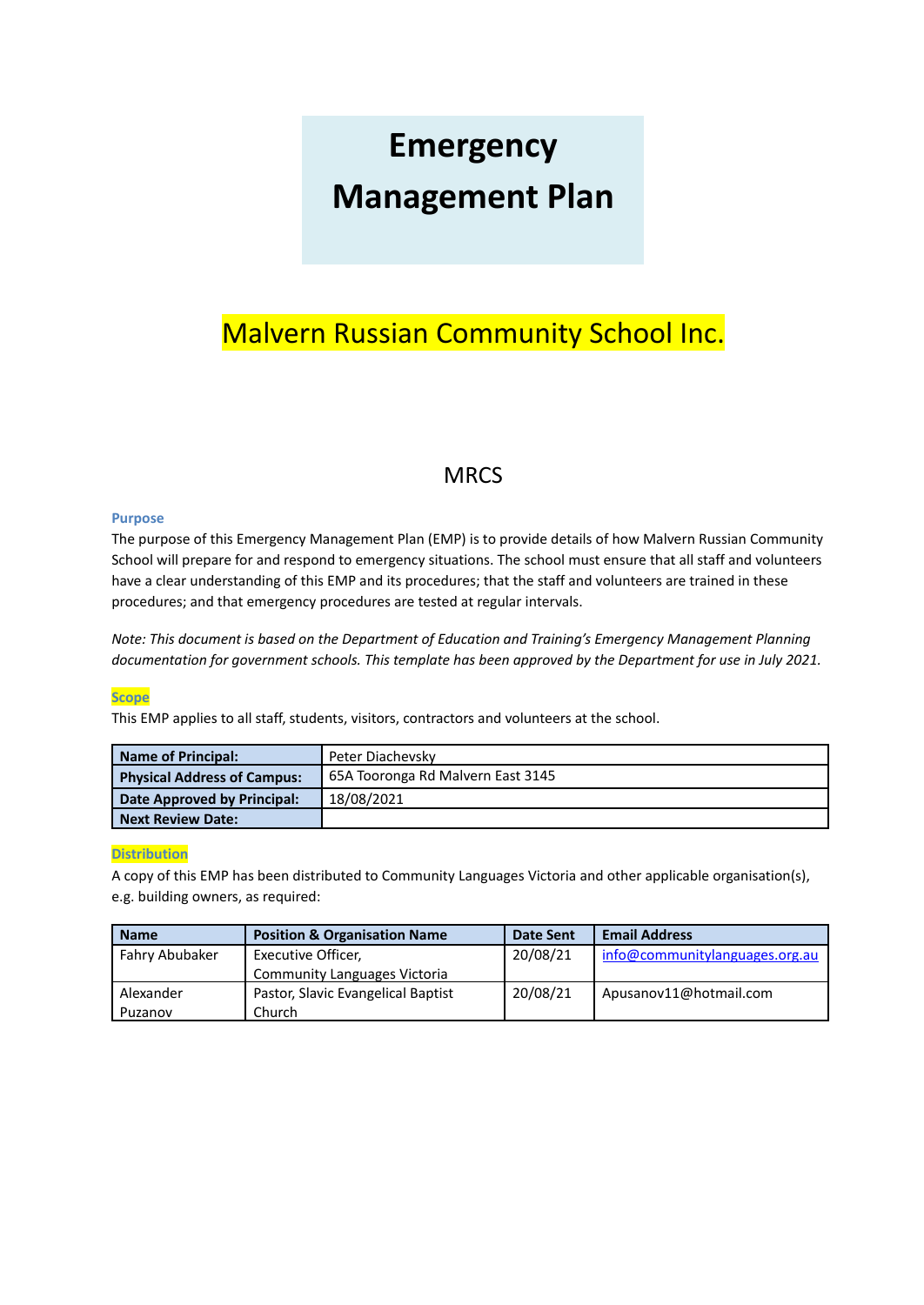<span id="page-1-0"></span>

|    | <b>TABLE OF CONTENTS</b> |                                                                   |                |
|----|--------------------------|-------------------------------------------------------------------|----------------|
|    | <b>Table of Contents</b> |                                                                   | $\overline{2}$ |
| 1. |                          | In Case of Emergency                                              | 3              |
| 2. |                          | Emergency contacts                                                | 4              |
|    | 2.1.                     | <b>Community Language School contacts</b>                         | 4              |
|    | 2.2.                     | Local/other organisations contacts                                | 4              |
| 3. |                          | Incident Management Team                                          | 5              |
|    | 3.1.                     | Incident Management Team structure                                | 5              |
|    | 3.2.                     | Incident Management Team contact details                          | 5              |
|    | 3.3.                     | Responsibilities of the Chief Warden                              | 5              |
|    | 3.4.                     | Staff with First Aid qualifications                               | 6              |
|    | 3.5.                     | Students and staff with special needs                             | 6              |
| 4. |                          | General emergency response procedures                             | 7              |
|    | 4.1.                     | On-site evacuation procedure                                      | $\overline{7}$ |
|    | 4.2.                     | Lock-down procedure                                               | 7              |
| 5. |                          | Response procedures for specific emergencies                      | 8              |
|    | 5.1.                     | <b>Building fire</b>                                              | 8              |
|    | 5.2.                     | <b>Bushfire</b>                                                   | 8              |
|    | 5.3.                     | Major external emissions/spill (includes gas leaks)               | 8              |
|    | 5.4.                     | Intruder                                                          | 8              |
|    | 5.5.                     | Bomb/substance threat                                             | 9              |
|    | 5.6.                     | Internal emission/spill                                           | 10             |
|    | 5.7.                     | Severe weather event                                              | 10             |
|    | 5.8.                     | Earthquake                                                        | 11             |
| 6. | Area Map                 |                                                                   | 12             |
|    | 6.1.                     | Area Map of <community language="" name="" school=""></community> | 12             |
| 7. | <b>Evacuation Plan</b>   |                                                                   | 12             |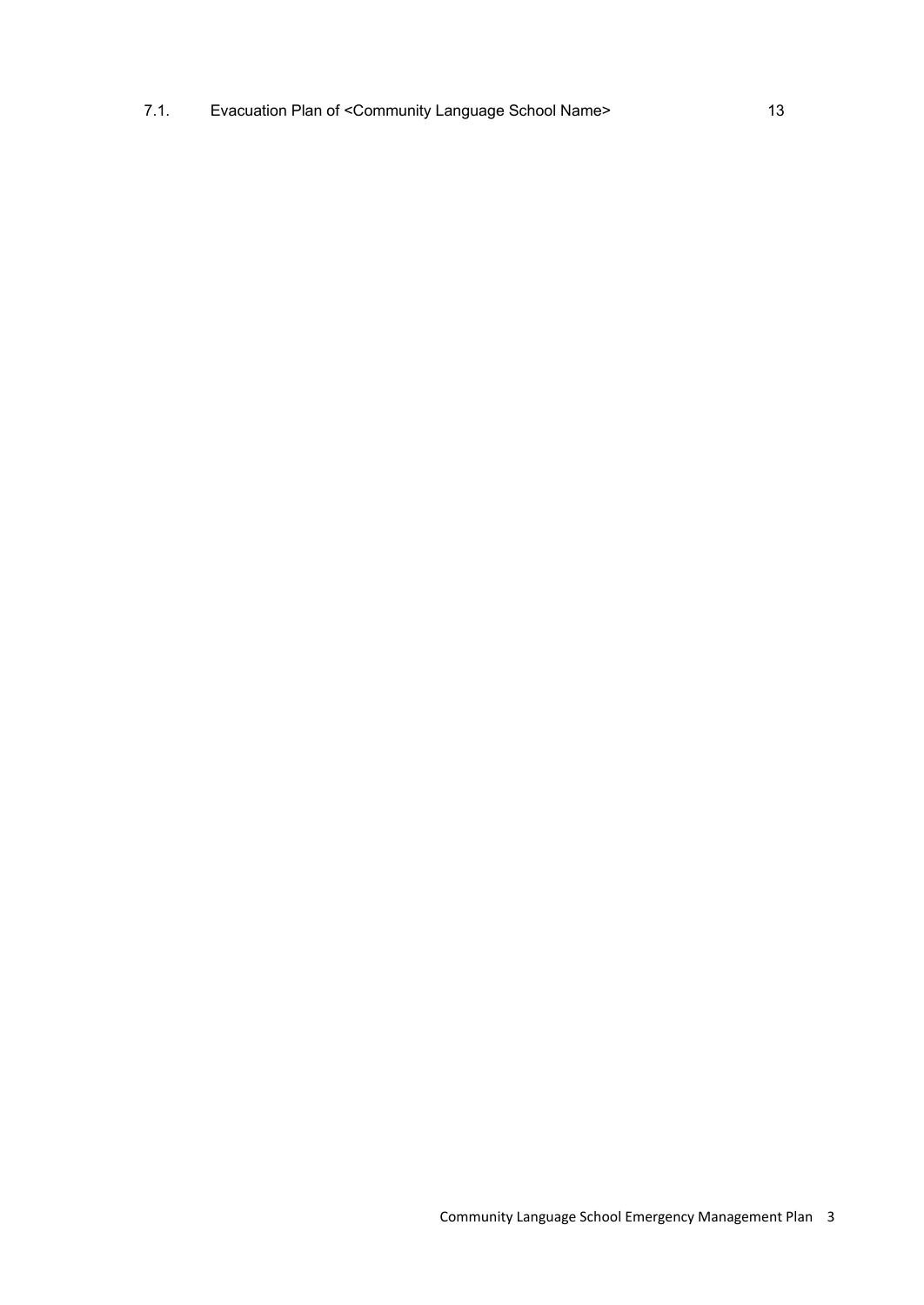<span id="page-3-0"></span>

| <b>IN AN EMERGENCY</b>                                    |                                         |  |  |  |
|-----------------------------------------------------------|-----------------------------------------|--|--|--|
| <b>Call</b><br>Police, Ambulance,<br><b>Fire Services</b> | <b>DIAL 000</b>                         |  |  |  |
| <b>For advice call</b><br><b>Organisational Contact</b>   | <b>Peter Diachevsky</b><br>0409 886 478 |  |  |  |
| <b>Convene your</b><br><b>Incident Management Team</b>    |                                         |  |  |  |

Community Language School Emergency Management Plan 4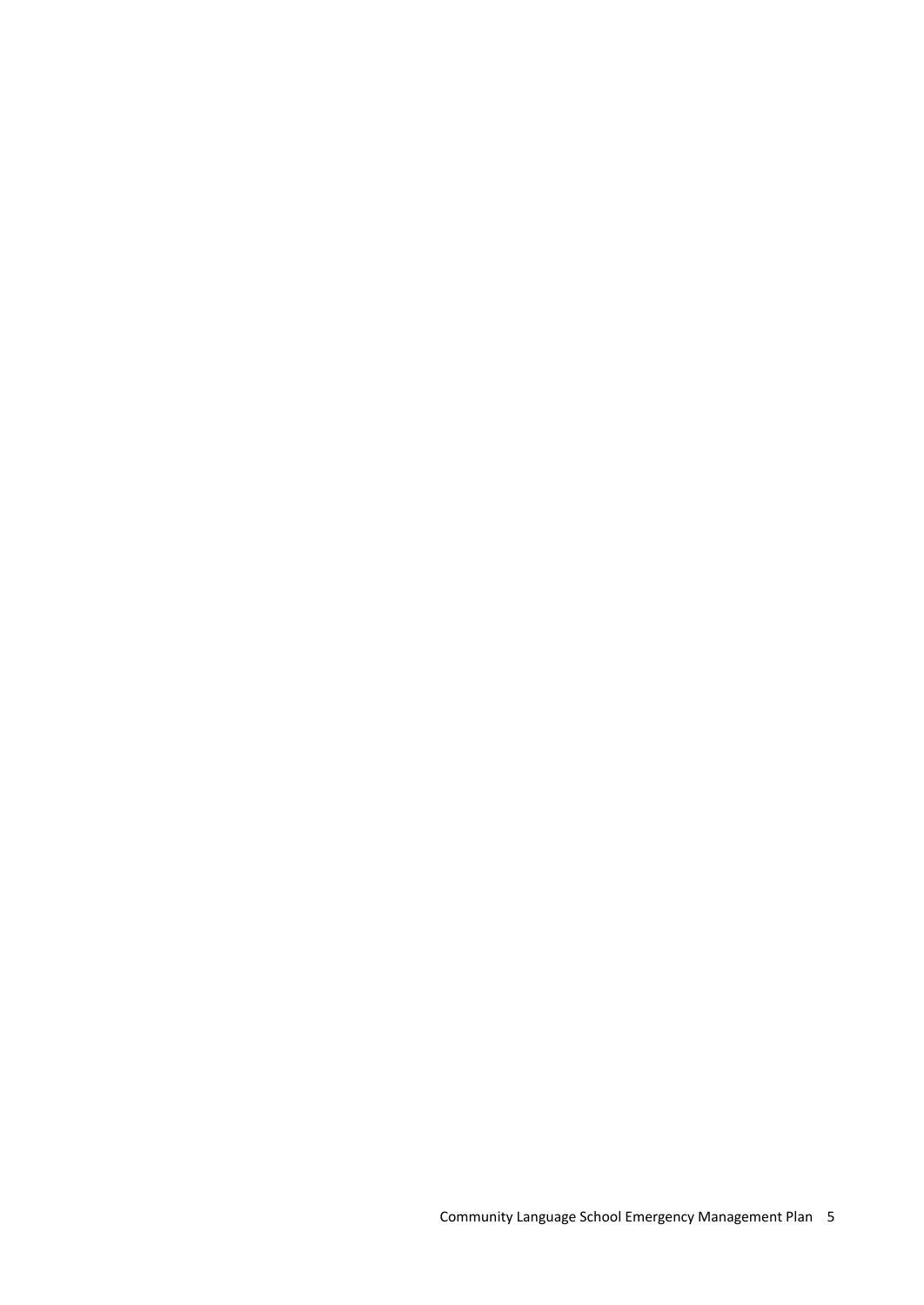## <span id="page-5-1"></span><span id="page-5-0"></span>**2. EMERGENCY CONTACTS**

## 2.1. COMMUNITY LANGUAGE SCHOOL CONTACTS

| <b>Key Roles</b>                                       | <b>Name</b>       | <b>Mobile</b> | <b>Working With Children</b><br>(WWC) Check or VIT<br>registration number | <b>WWC Check or</b><br><b>VIT registration</b><br>expiry date |
|--------------------------------------------------------|-------------------|---------------|---------------------------------------------------------------------------|---------------------------------------------------------------|
| Principal                                              | Peter Diachevsky  | 0409 886 478  | 2266814A-01                                                               | 10/08/2026                                                    |
| <b>Assistant Principal/s</b>                           | Tatiana Zemlinsky | 0413 144 681  | 188267                                                                    | 30/09/2021                                                    |
| <b>Business Manager</b>                                | Alexander Puzanov | 0447 770 700  | 1823082A-01                                                               | 23/10/2024                                                    |
| <b>Year Level Coordinators</b>                         | Tatiana Zemlinsky | 0413 144 681  | 188267                                                                    | 30/09/2021                                                    |
| First Aid Officer                                      | Svetlana Molodova | 0498 480 242  | 0909400A-01                                                               | 09/02/2022                                                    |
| Child Safety Officer                                   | Svetlana Molodova | 0498 480 242  | 0909400A-01                                                               | 09/02/2022                                                    |
| <b>School Council President</b>                        | Tatiana Zemlinsky | 0413 144 681  | 188267                                                                    | 30/09/2021                                                    |
|                                                        |                   |               |                                                                           |                                                               |
| <add as<br="" contacts="" delete="">required&gt;</add> |                   |               |                                                                           |                                                               |

## <span id="page-5-2"></span>2.2. LOCAL/OTHER ORGANISATIONS CONTACTS

| <b>Contact</b>                      | Phone        |
|-------------------------------------|--------------|
| <b>Police Station</b>               | 000          |
| Hospital/s                          | 000          |
| Gas Provider                        | 132691       |
| <b>Electricity Provider</b>         | 132099       |
| <b>Water Corporation</b>            | 132762       |
| School Plumber                      | 0411 123 084 |
| School Electrician                  | 0427 903 426 |
| <b>Community Languages Victoria</b> | 9349 2683    |
| SES (flood, storm and earthquake)   | 13 25 00     |
| Worksafe Victoria                   | 13 23 60     |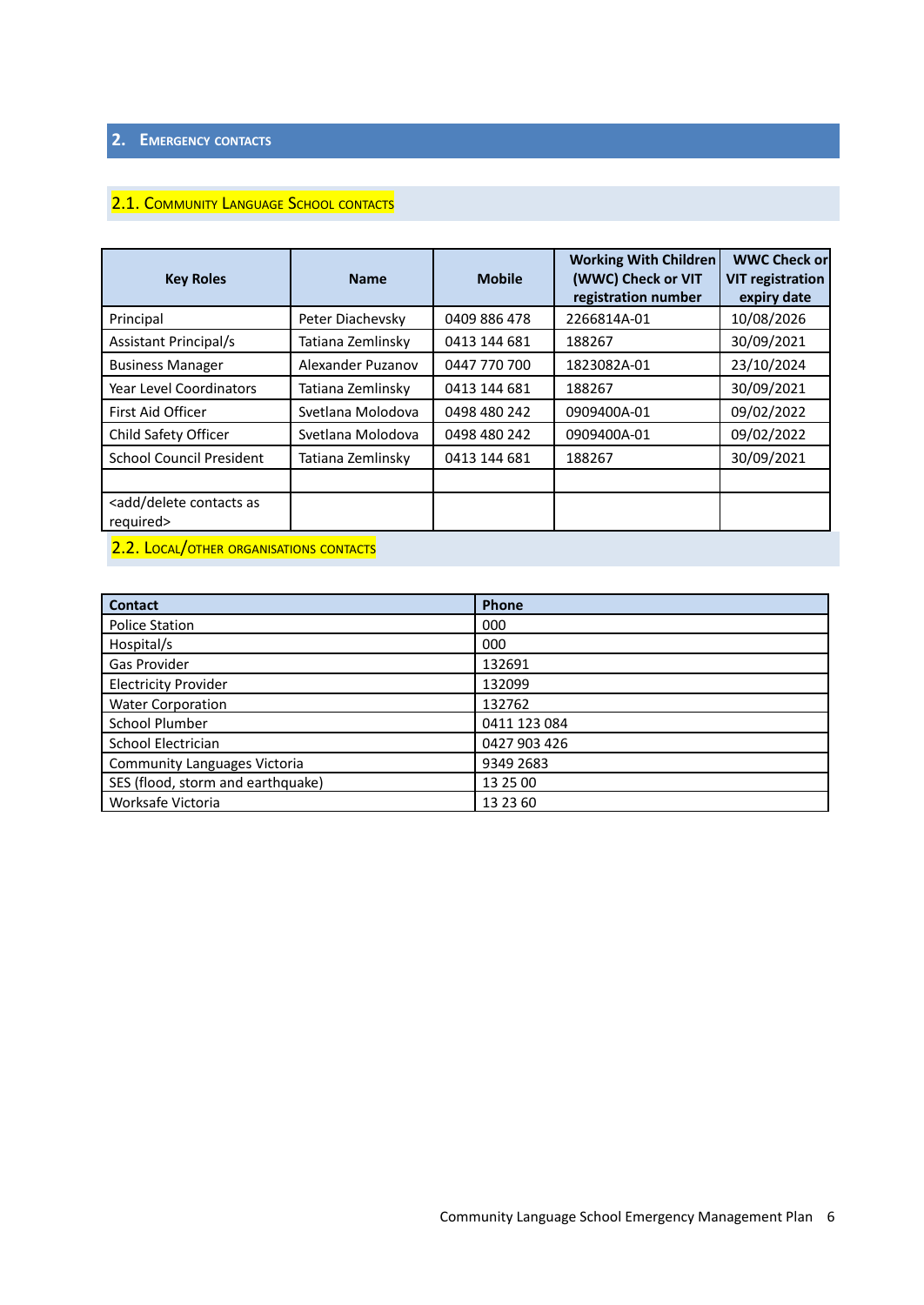#### <span id="page-6-1"></span><span id="page-6-0"></span>**3. INCIDENT MANAGEMENT TEAM**

#### **3.1. INCIDENT MANAGEMENT TEAM STRUCTURE**

Each community language school should assign roles to individuals who will be responsible for co-ordinating or assisting in an emergency. Those individuals with particular roles in an emergency situation form the Incident Management Team (IMT). The primary role is the role of Chief Warden, who will oversee all emergency procedures. The Chief Warden may or may not be the principal of the school. Other suggested roles include: First Aid Officer - responsible for administering and/or coordinating the administration of first aid as needed.

Amend and expand this diagram as necessary to reflect the Incident Management Team structure at your community language school.



#### <span id="page-6-2"></span>**3.2. INCIDENT MANAGEMENT TEAM CONTACT DETAILS**

| <b>Position</b>                    | <b>Name</b>       | <b>Mobile</b> | <b>Working With</b><br>Children (WWC)<br><b>Check or VIT</b><br>registration number | <b>WWC</b><br><b>Check or</b><br><b>VIT</b><br>registration<br>expiry date |
|------------------------------------|-------------------|---------------|-------------------------------------------------------------------------------------|----------------------------------------------------------------------------|
| Chief Warden                       | Ivan Iman         | 0411 123 084  | 1271588A-01                                                                         | 26/02/22                                                                   |
| Principal (if not Chief<br>Warden) | Peter Diachevsky  | 0409 886 478  | 2266814A-01                                                                         | 10/08/26                                                                   |
| First Aid officer                  | Svetlana Molodova | 0498 480 242  | 0909400A-01                                                                         | 09/02/22                                                                   |
| Warden                             | Tatiana Zemlinsky | 0413 144 681  | 188267                                                                              | 30/09/21                                                                   |

<span id="page-6-3"></span>3.3. RESPONSIBILITIES OF THE CHIEF WARDEN

The designated Chief Warden will take initial charge of an emergency and delegate the other IMT responsibilities until emergency services arrive and take control of the incident.

#### **Pre-emergency**

- Maintain current contact details of Incident Management Team members.
- Ensure IMT members are aware of their responsibilities.
- Ensure that the list of students/staff with special needs is up-to-date.
- Ensure that the list of staff trained in first aid is up-to-date.
- Ensure the emergency response procedures are kept up-to-date.
- Conduct regular exercises/drills.

#### **During emergency**

● Ascertain the nature and scope of the emergency.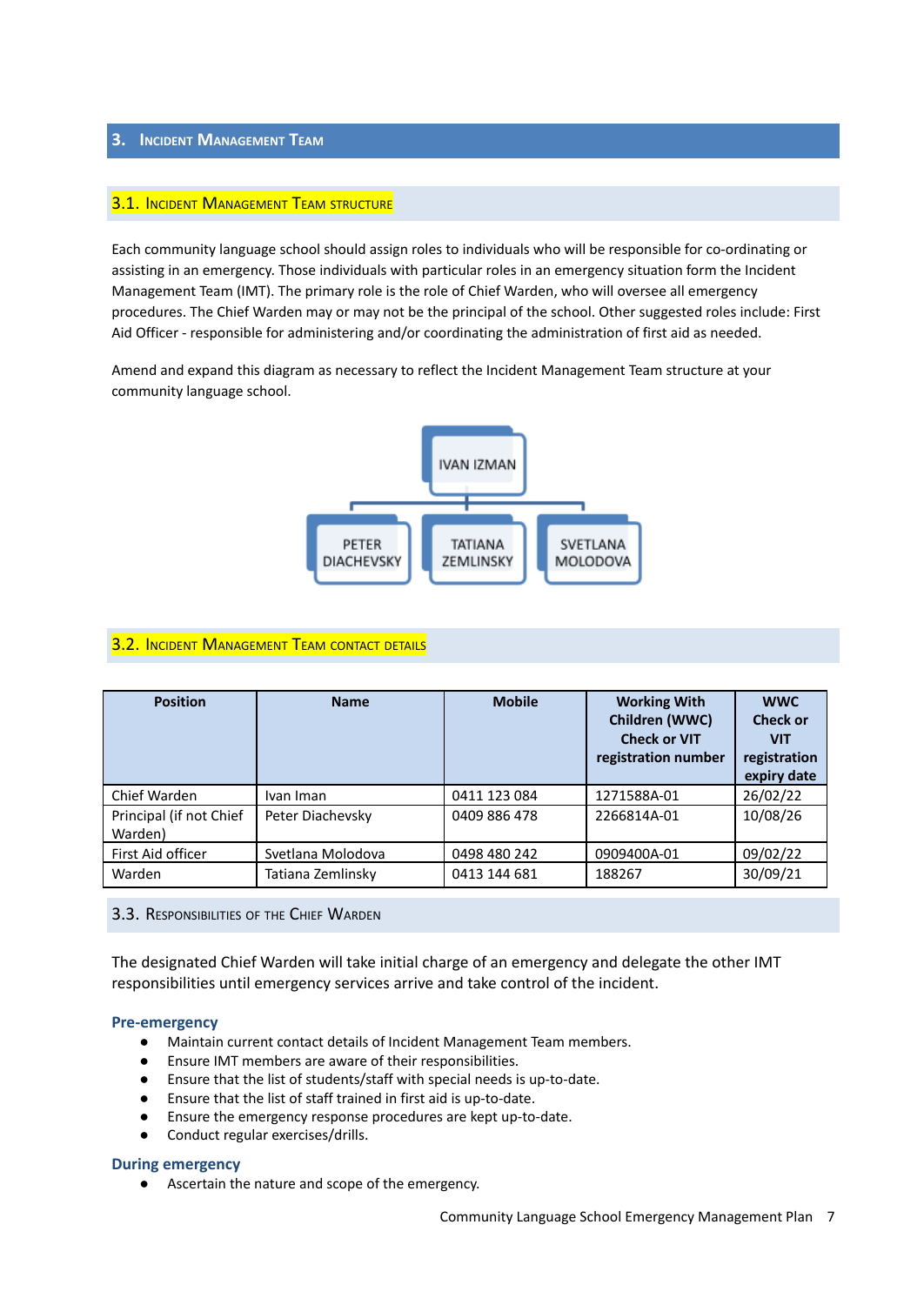- Ensure that the emergency services have been notified.
- Ensure the appropriate response has been actioned.
- Convene the IMT as required.
- Initiate evacuation of affected areas/lock-down/lock-out/shelter-in-place as required.
- Brief the incoming emergency services and respond to their requests.

#### **Post-emergency**

- When the incident is rendered safe or the emergency services return control, notify the IMT members to have staff and students return to normal operations.
- Organise debrief with the IMT and, where appropriate, with any attending emergency service.
- **●** Ensure that a record of the emergency (including steps taken and outcome), is kept on file and a copy forwarded to Community Languages Victoria.

#### <span id="page-7-0"></span>**3.4. STAFF WITH FIRST AID QUALIFICATIONS**

| <b>Staff Member</b> | <b>Qualifications and level</b> | <b>Date Qualified until</b> | <b>Working With</b><br>Children (WCW)<br><b>Check or VIT</b><br>registration<br>number | <b>WWC Check</b><br>or VIT<br>registration<br>expiry date |
|---------------------|---------------------------------|-----------------------------|----------------------------------------------------------------------------------------|-----------------------------------------------------------|
| Svetlana Molodova   | HLTAID004                       | 2024                        | 0909400A-01                                                                            | 09/02/22                                                  |
|                     |                                 |                             |                                                                                        |                                                           |
|                     |                                 |                             |                                                                                        |                                                           |

#### <span id="page-7-1"></span>3.5. STUDENTS AND STAFF WITH SPECIAL NEEDS

Note: To ensure adherence to the provisions of the Information Privacy Act 2000, please remove student and staff identifying details from this section before distributing copies of your EMP to organisations or individuals outside your workplace.

| <b>Students</b> |             |                  |                                                 |                             |
|-----------------|-------------|------------------|-------------------------------------------------|-----------------------------|
| <b>Name</b>     | Room / Area | <b>Condition</b> | <b>Assistance needed</b><br>during an emergency | Who will be<br>responsible? |
|                 |             |                  |                                                 |                             |
|                 |             |                  |                                                 |                             |
|                 |             |                  |                                                 |                             |

| <b>Staff</b> |             |                  |                                                 |                             |
|--------------|-------------|------------------|-------------------------------------------------|-----------------------------|
| <b>Name</b>  | Room / Area | <b>Condition</b> | <b>Assistance needed</b><br>during an emergency | Who will be<br>responsible? |
|              |             |                  |                                                 |                             |
|              |             |                  |                                                 |                             |
|              |             |                  |                                                 |                             |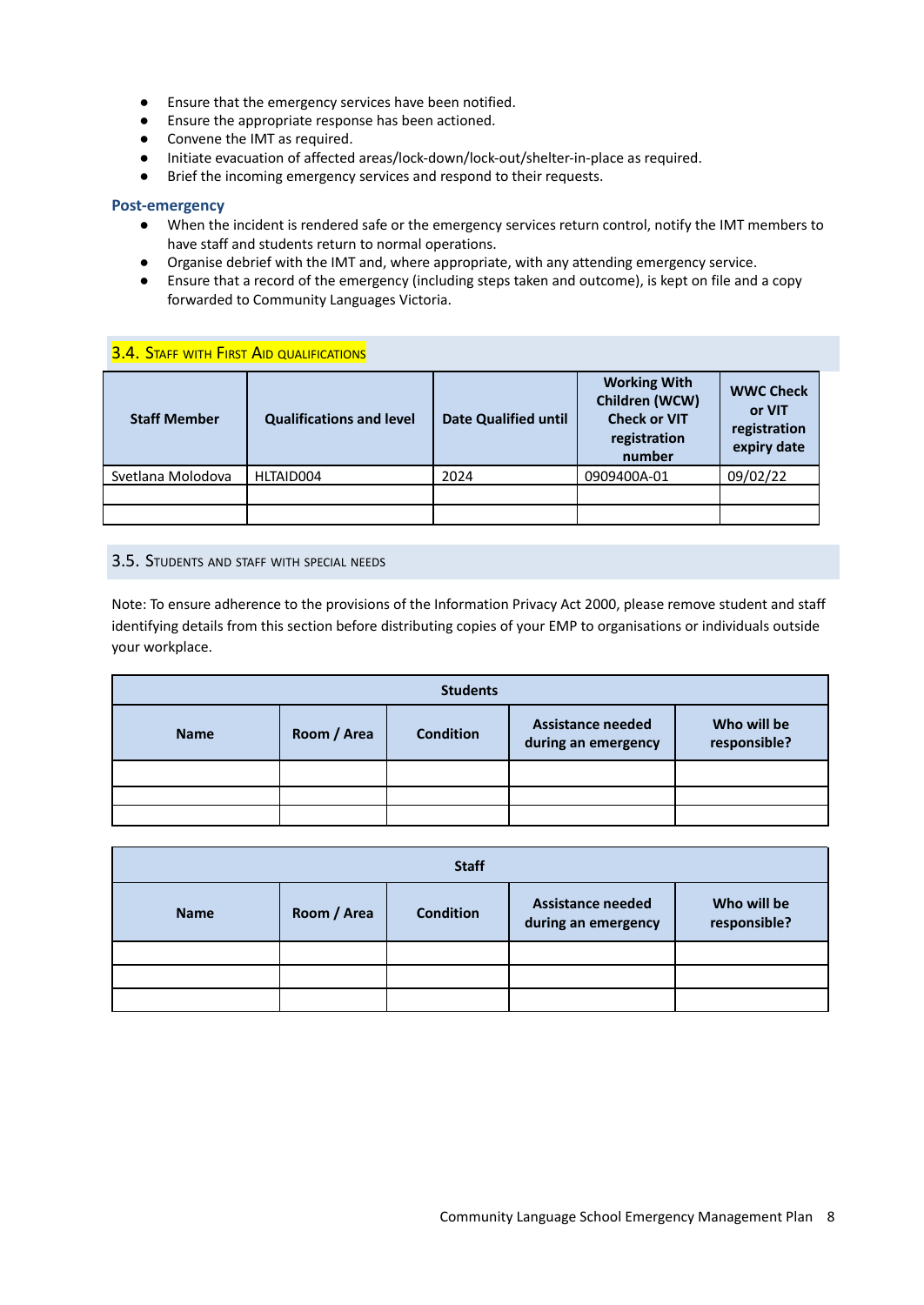#### <span id="page-8-1"></span><span id="page-8-0"></span>**4. GENERAL EMERGENCY RESPONSE PROCEDURES**

#### 4.1. ON-SITE EVACUATION PROCEDURE

When it is unsafe for students, staff and visitors to remain inside the community language school building the Chief Warden on-site will take charge and activate the Incident Management Team if necessary.

- **● Call 000 for emergency services and seek and follow advice.**
- Take your student and staff attendance lists, a copy of this EMP and your emergency kit/first aid kit.
- Evacuate to a nominated assembly point marked on your area/evacuation maps.
- Check all students, staff and visitors are accounted for.
- Ensure communication with emergency services is maintained.
- Wait for emergency services to arrive or provide further information.
- Confirm with emergency service personnel that it is safe to return to normal operations.
- Seek advice from your organisation if required.
- Maintain a record of actions/decisions undertaken and times.
- <span id="page-8-2"></span>● Contact parents as required.

#### 4.2. LOCK-DOWN PROCEDURE

When an external and immediate danger is identified and it is determined that the students should be secured inside the building for their own safety, the Chief Warden on-site will take charge and activate the Incident Management Team if necessary.

- **● Call 000 for emergency services and seek and follow advice**.
- Initiate the lock-down and provide instructions to staff, for example, close internal doors and windows, remain in classroom, sit below window level or move into corridors.
- Check that all external doors (and windows if appropriate) are locked.
- If available, allocate staff to be posted at locked doors to allow students, staff and visitors to enter if locked out.
- Divert parents and returning groups from the community language school if required.
- Ensure a telephone line is kept free.
- Keep public address system free.
- Keep main entrance as the only entry point. It must be constantly monitored and no unauthorised people allowed access.
- If safe to do so, have a staff member wait at the main entry to the community language school to guide emergency services personnel.
- As appropriate, ascertain that all students, staff and visitors are accounted for.
- Ensure any students, staff or visitors with medical or other needs are supported.
- As appropriate, confirm with emergency services personnel that it is safe to return to normal operations.
- Seek advice from your organisation if required.
- Maintain a record of actions/decisions undertaken and times.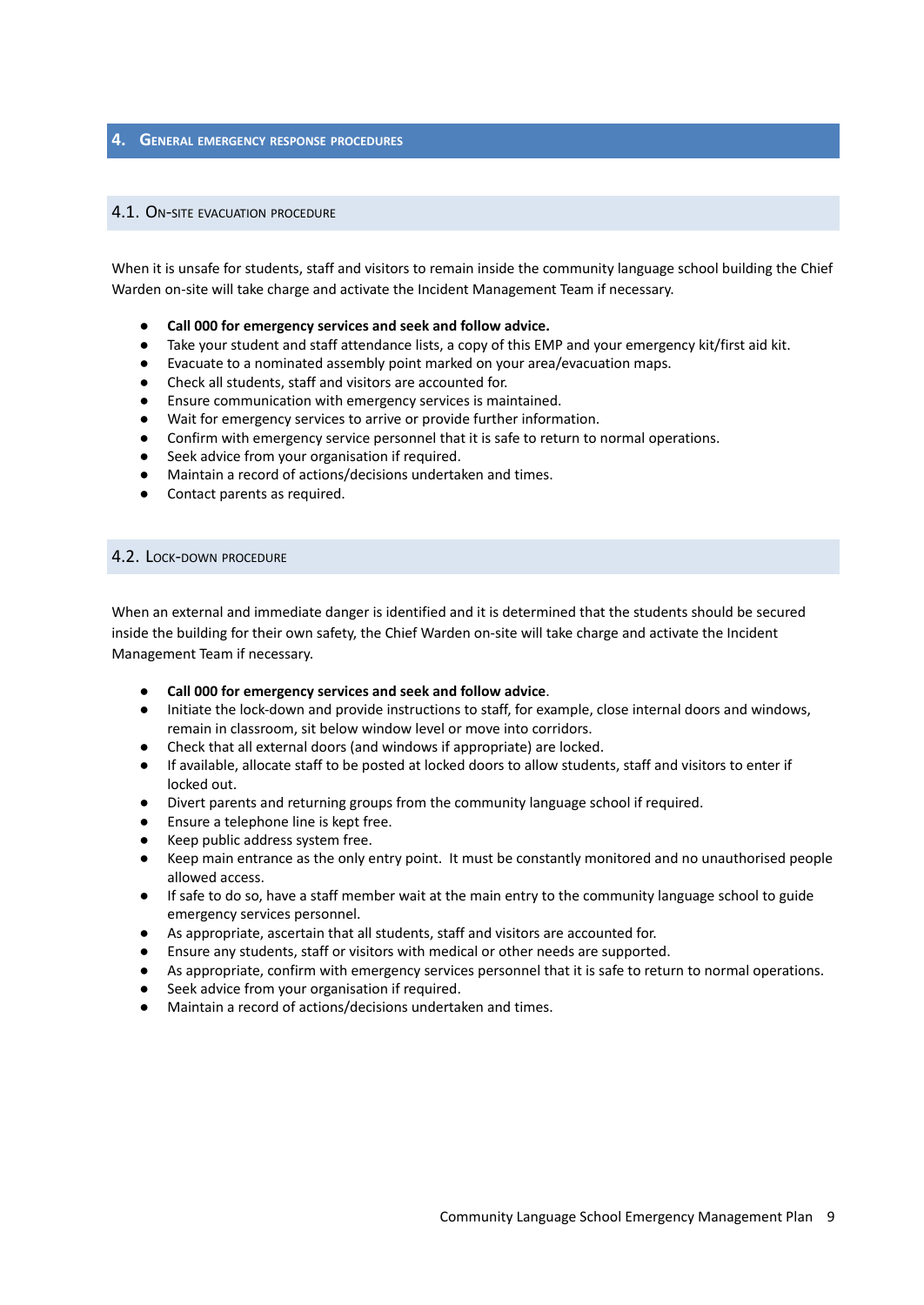#### <span id="page-9-1"></span><span id="page-9-0"></span>**5. RESPONSE PROCEDURES FOR SPECIFIC EMERGENCIES**

#### 5.1. BUILDING FIRE

- **● Call 000 for emergency services and seek and follow advice.**
- Activate the fire alarm.
- If appropriate, follow the procedure for on-site evacuation.
- Report the emergency immediately to the Chief Warden.
- Extinguish the fire (only if safe to do so).
- Evacuate to an assembly point marked on your area and evacuation maps, closing all doors and windows.
- Check that all students, staff and visitors are accounted for.
- <span id="page-9-2"></span>Contact parents as required.

#### 5.2. BUSHFIRE

- **● Call 000 for emergency services and seek and follow advice.**
- Report the emergency immediately to the Chief Warden.
- Determine appropriate response strategy (evacuate or shelter-in-place) in consultation with emergency services, if possible.
- If evacuation is required and time permits before you leave:
	- o Make sure you close all doors and windows
	- o Turn off power and gas.
- Check that all students, staff and visitors are accounted for.
- Listen to TV or local radio on battery-powered devices for bushfire/weather warnings and advice.
- Ensure staff and students do not hinder emergency services or put themselves at risk by going near damaged buildings or trees.
- <span id="page-9-3"></span>● Contact parents as required.

#### 5.3. MAJOR EXTERNAL EMISSIONS/SPILL (INCLUDES GAS LEAKS)

- **● Call 000 for emergency services and seek and follow advice.**
- Report the emergency immediately to the Chief Warden.
- Turn off gas supply.
- If the gas leak is onsite, notify your gas provider.
- If safe to do so, evacuate staff, students, visitors and contractors to an assembly point marked on your evacuation and area maps. This may be an off-site location.
- Check that all students, staff and visitors are accounted for.
- Await 'all clear' advice from emergency services or further advice before resuming normal school activities.
- <span id="page-9-4"></span>Contact parents as required.

#### 5.4. INTRUDER

- **● Call 000 for emergency services and seek and follow advice.**
- Report the emergency immediately to Chief Warden.
- Do not do or say anything to the person to encourage irrational behaviour.
- Initiate action to restrict entry to the building if possible and confine or isolate the threat from building occupants.
- Determine whether evacuation or lock-down is required. Do this in consultation with the Police where possible.

Community Language School Emergency Management Plan 10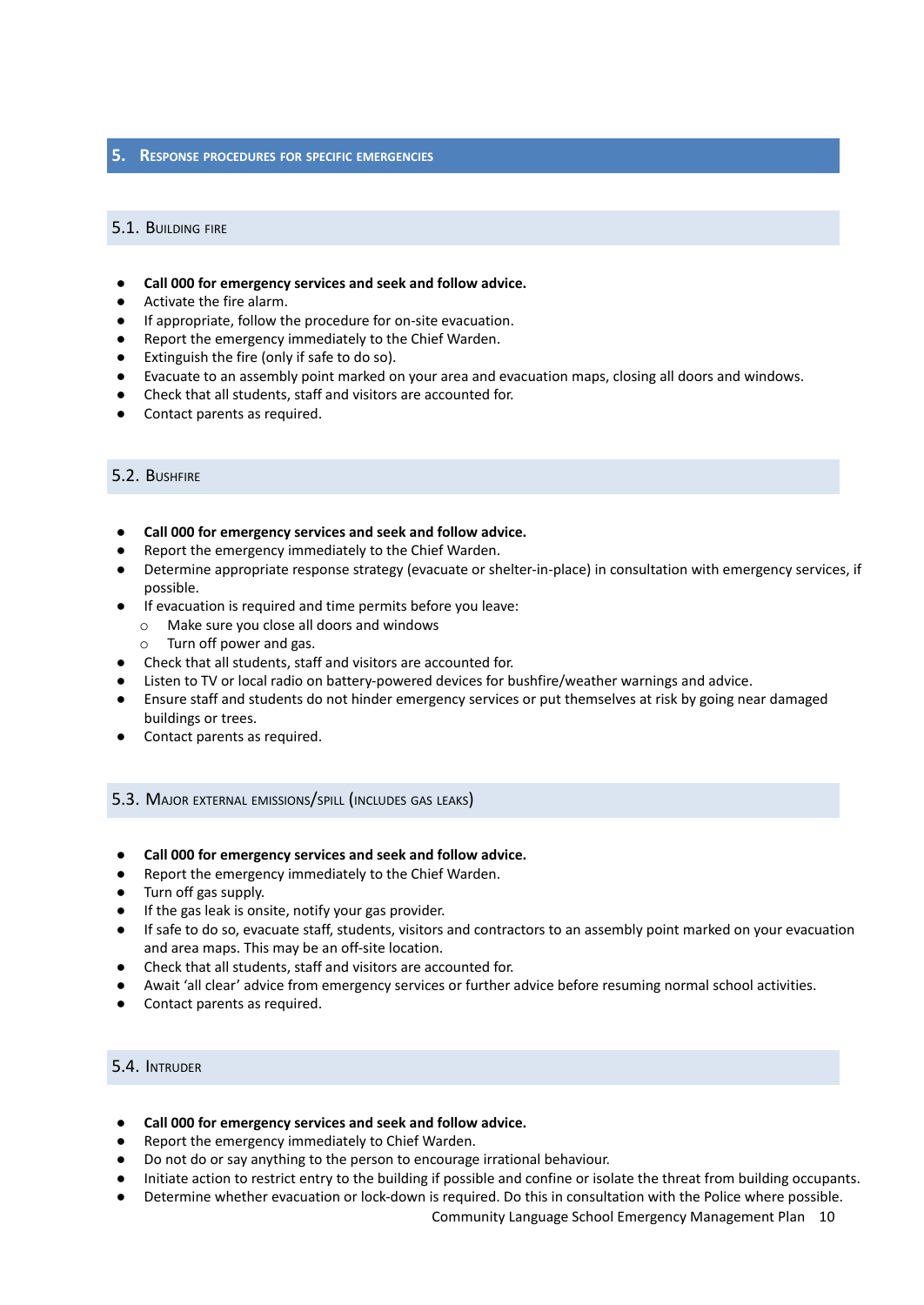- Evacuation only should be considered if safe to do so.
- <span id="page-10-0"></span>● Contact parents as required.

#### 5.5. BOMB/SUBSTANCE THREAT

#### **If a suspicious object is found or the threat identifies the location of a bomb**

- Immediately clear and cordon off the area in the vicinity of the object.
- **● Call 000 for police and seek and follow advice.**
- Report the emergency immediately to the Chief Warden.
- Do not approach, touch, tilt or tamper with the object.

#### **If a bomb/substance threat is received by telephone**

- **DO NOT HANG UP**
- Keep the person talking for as long as possible and obtain as much information as possible.
- Without alerting the caller, signal a co-worker to:
	- **o call 000 for police on a separate phone**
	- o notify the Chief Warden/principal
- Listen carefully for a full description and take note of:
	- o gender of caller
	- o age of caller
	- o accents or speech impediments
	- o background noises
	- o words/voices of people in the background (gender, age, accents, speech impediments)
	- o key phrases used
	- o whether the threat is automated/robotic/taped/recorded.
- Ask the caller:
	- o where exactly is the bomb/substance located?
	- o what time will the bomb explode/the substance be released?
	- o what will make the bomb explode/how will the substance be released?
	- o what does the bomb look like?
	- o what kind of device/substance is it?
	- o who put the bomb/substance there? Why was it put there?
	- o what kind of substance is it (gas, powder, liquid)? How much is there?
	- o where are you? Where do you live?
	- o what is your name? What are your contact details?
- Provide this information to the police.
- Implement evacuation procedures.

#### **If a bomb/substance threat is received by letter**

- Place the letter in a clear bag or sleeve and store in a secure place
- Avoid any further handling of the letter or envelope
- **● Call 000 for police and seek and follow advice**
- Report the emergency immediately to the Chief Warden.
- If the letter identifies the location of a device, immediately clear and cordon off the nominated area. Do not approach, touch, tilt or tamper with the object.
- Implement evacuation procedures.

#### **If a bomb/substance threat is received electronically e.g. by email:**

- **● DO NOT DELETE THE MESSAGE**
- **● Call 000 for police and seek and follow advice**
- Report the emergency immediately to the Chief Warden.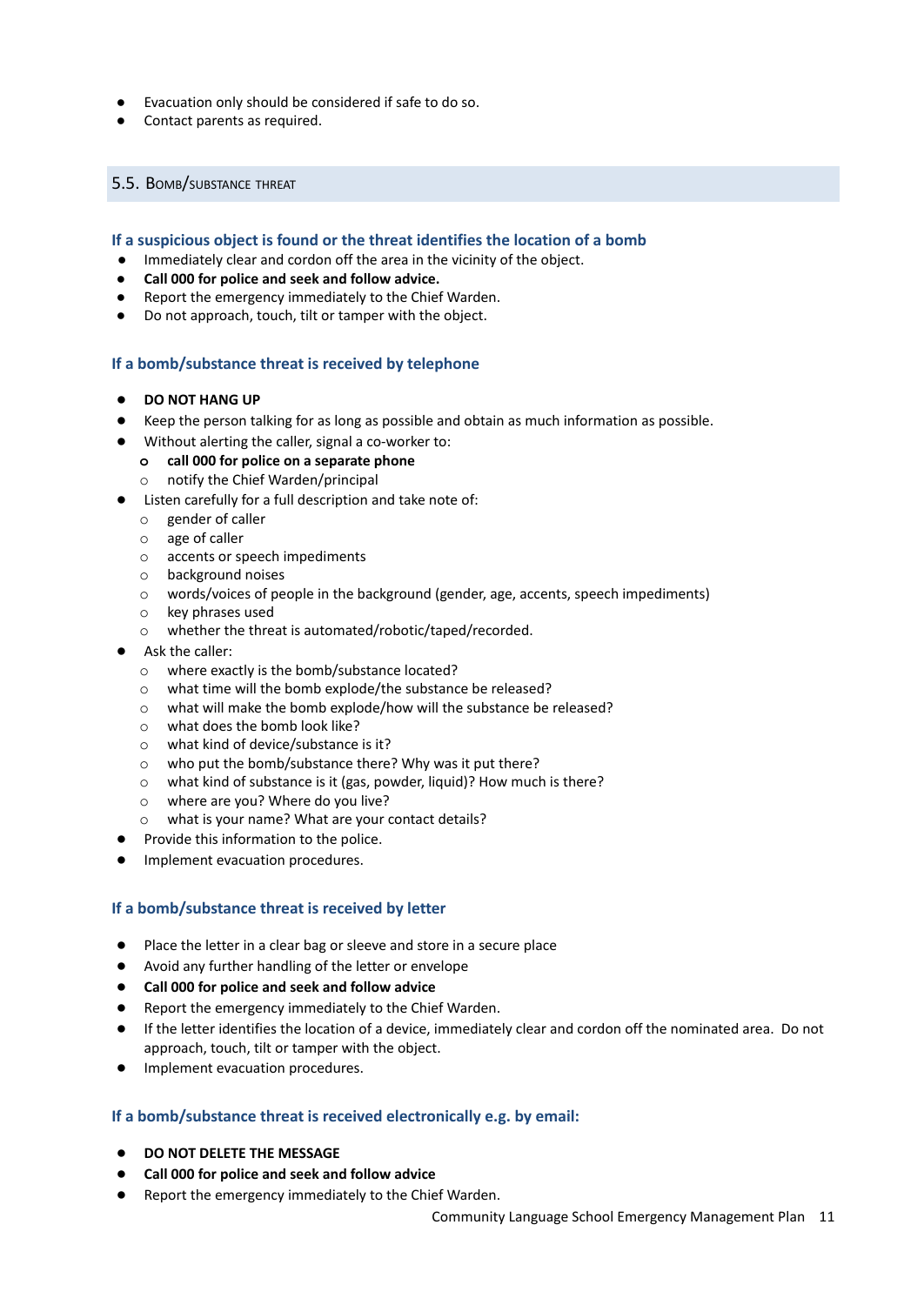- If the email identifies the location of a device, immediately clear and cordon off the area. Do not approach, touch, tilt or tamper with the object.
- Implement evacuation procedures.

#### **If you are at the site of an explosion**

- Direct staff to shelter students under sturdy tables or desks if objects are falling around you.
- Implement evacuation procedures. Do not retrieve personal belongings or make phone calls when evacuating.
- Help others to leave the area. Use stairs instead of elevators.
- Be aware of weakened floors and stairways and watch for falling debris.
- Once out of the affected building:
	- o Move students away from windows and glass doors or other potentially hazardous areas
	- o Use caution to avoid debris that could be hot or sharp
	- o Call 000 for emergency services and seek and follow advice
	- o Be aware of any potential secondary explosions
	- o Limit use of phones as communications systems may become congested

#### <span id="page-11-0"></span>5.6. INTERNAL EMISSION/SPILL

- **● Call 000 for emergency services and seek and follow advice.**
- Report the emergency immediately to the Chief Warden.
- Move staff and students away from the spill to a safe area and isolate the affected area.
- Seek advice in regard to clean up requirements, and if safe to do so, the spill can be cleaned up by staff.
- Contact parents as required.
- <span id="page-11-1"></span>Notify the Victorian WorkCover Authority if required.

#### 5.7. SEVERE WEATHER EVENT

- **● Call 000 if emergency services are needed and seek and follow advice.**
- Before the storm, store or secure loose items external to the building, such as outdoor furniture and rubbish bins.
- Secure windows (close curtains and blinds) and external doors. If necessary, tape windows and glass entrances. Utilise boards and sandbags if required.
- During a severe storm:
	- o Remain in the building and keep away from windows
	- o Restrict the use of telephone landlines to emergency calls only, particularly during a thunderstorm.
- Report any matter concerning the safety and wellbeing of students, staff and visitors to the Chief Warden.
- Disconnect electrical equipment cover and/or move this equipment away from windows.
- Listen to local radio or TV on battery-powered devices for weather warnings and advice.

#### **After the severe weather event**

- After storm passes, evaluate the need to evacuate if uncontrolled fires, gas leaks, or structural damage has occurred as a result of the storm.
- <span id="page-11-2"></span>● Contact parents as required.

#### 5.8. EARTHQUAKE

- **● Call 000 if emergency services are needed and seek and follow advice.**
- Report the emergency immediately to the Chief Warden.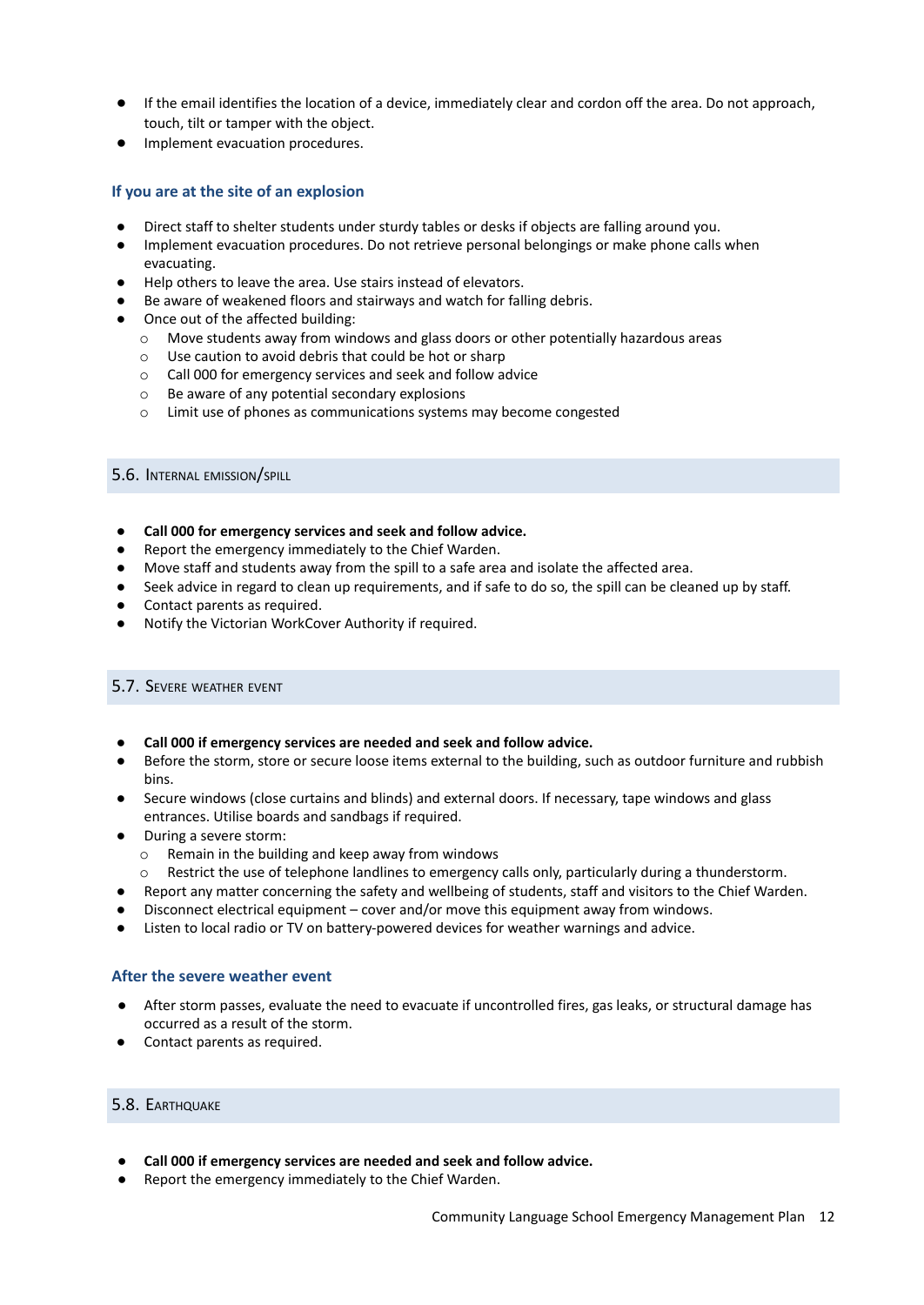#### **If outside**

Instruct staff and students to:

- Stay outside and move away from buildings, streetlights and utility wires.
- DROP, COVER and HOLD
	- o DROP to the ground
	- o Take COVER by covering your head and neck with their arms and hands
	- o HOLD on until the shaking stops.

#### **If inside**

Instruct staff and students to:

- Move away from windows, heavy objects, shelves and so on
- DROP, COVER and HOLD
	- o DROP to the ground.
	- $\circ$  Take COVER by getting under a sturdy table or other piece of furniture or go into the corner of the building covering their faces and head in their arms.
	- o HOLD on until the shaking stops.

#### **After the earthquake**

- Evaluate the need to evacuate if there are uncontrolled fires, gas leaks or structural damage to the building you are in.
- If you evacuate, watch out for fallen trees, power lines, and stay clear of any structures that may collapse.
- Arrange medical assistance where required.
- Help others if you can.
- Report any matter concerning the safety and wellbeing of students, staff and visitors to the Chief Warden.
- Contact parents as required.
- Tune in to ABC radio if you can and follow any emergency instructions.
- If the community language school property is damaged and it is safe to do so, take notes and photographs for insurance purposes.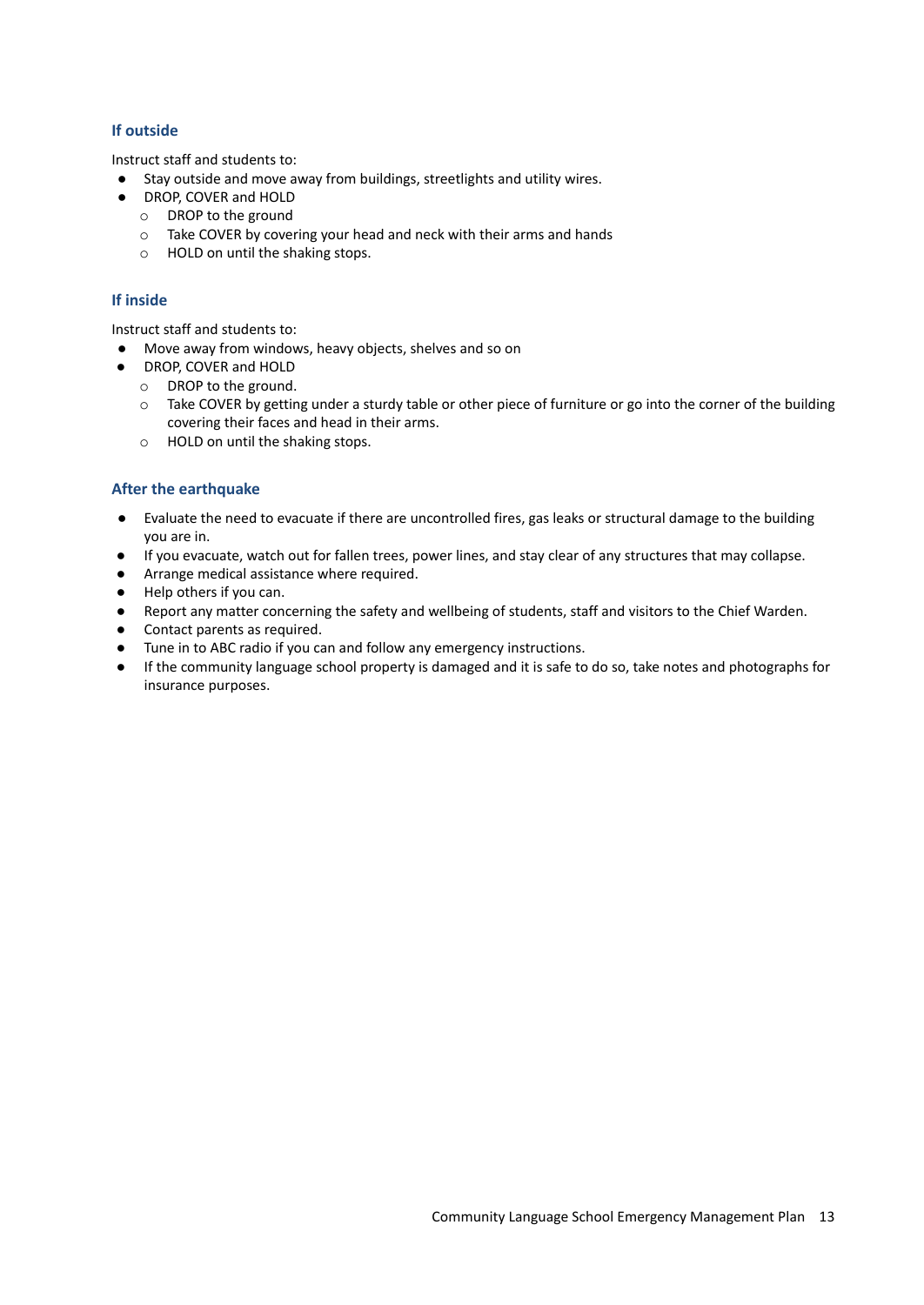### <span id="page-13-0"></span>**6. AREA MAP**

The area map gives an aerial view of our school and shows the following:

- evacuation assembly area(s)
- external evacuation routes
- surrounding streets
- emergency services access points.

(Instructions for how to create an area map are downloadable from www.cls.vic.edu.au.)

### <span id="page-13-1"></span>6.1. AREA MAP OF MALVERN RUSSIAN COMMUNITY SCHOOL INC.

<span id="page-13-2"></span>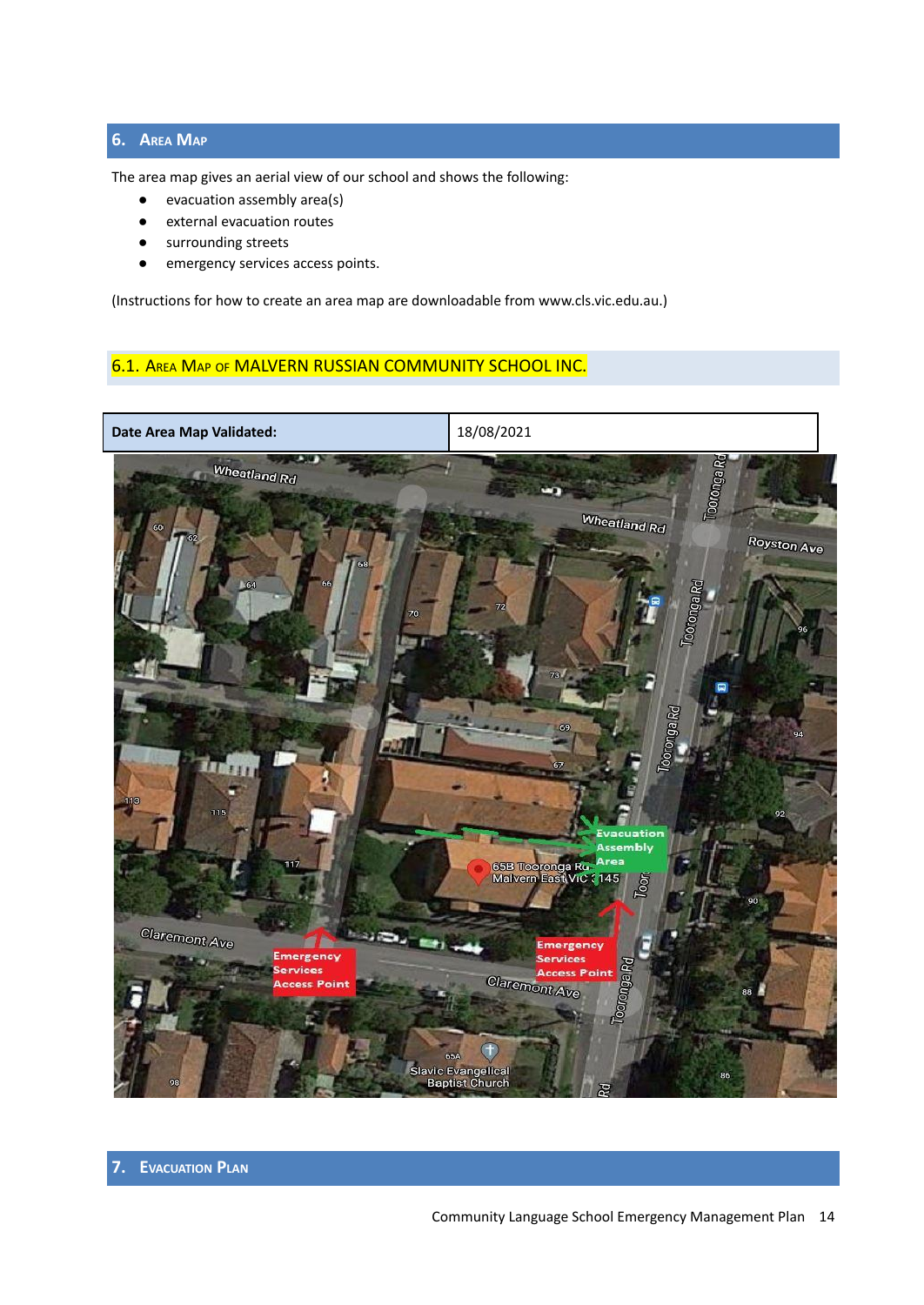The evacuation plan gives a floor plan for all classrooms used by our school and shows the following:

- the internal layout of the building(s)
- internal evacuation routes
- fire extinguishers (where possible)
- exits
- evacuation assembly area(s)
- <span id="page-14-0"></span>● a legend.

#### 7.1. EVACUATION PLAN OF MALVERN RUSSIAN COMMUNITY SCHOOL INC.

| <b>Building Name:</b>           | SLAVIC EVANGELICAL BAPTIST CHURCH |
|---------------------------------|-----------------------------------|
| Date Evacuation Plan Validated: | 18/08/2021                        |

## **EMERGENCY EVACUATION PLAN**